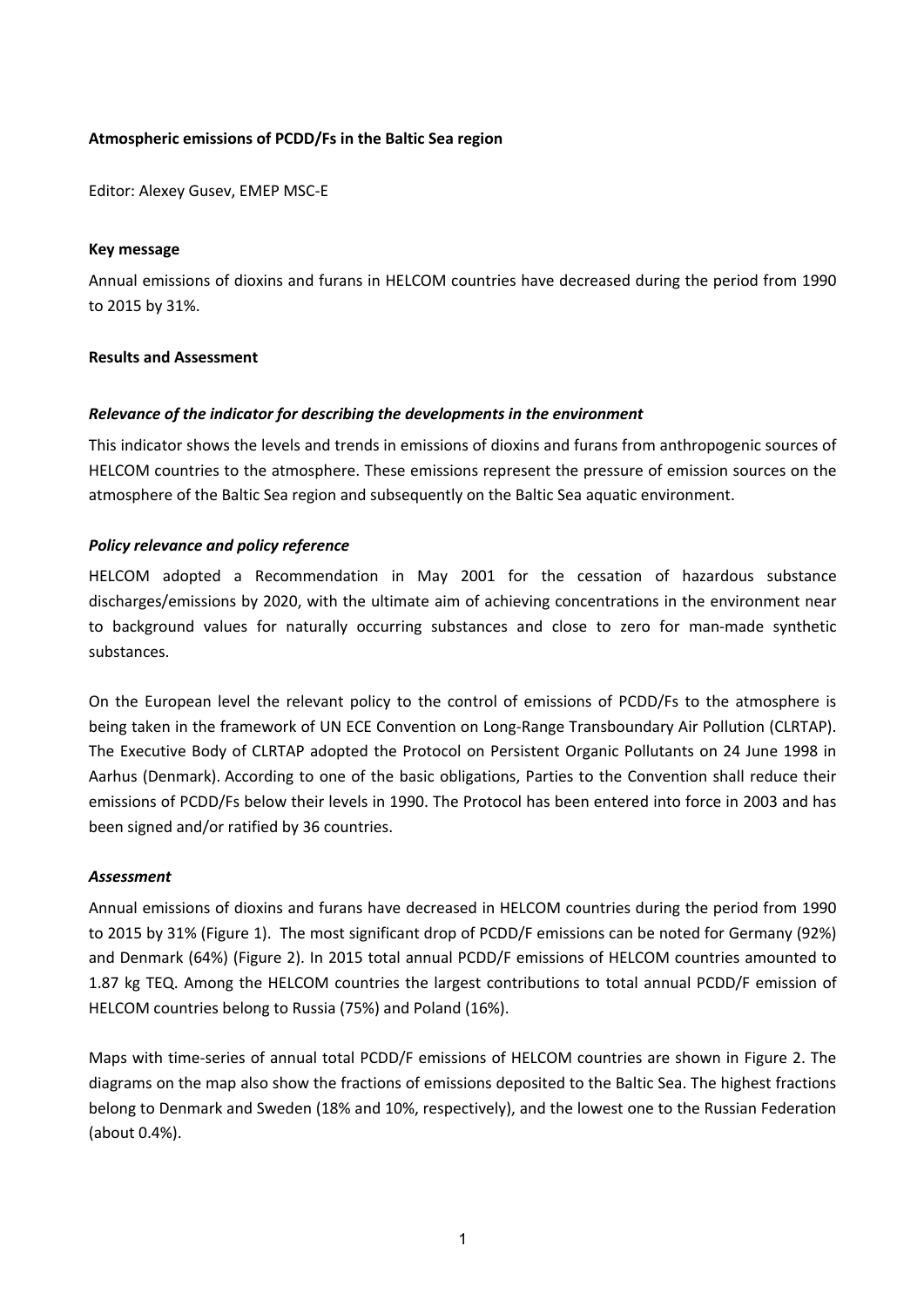

**Figure 1.** Total annual emissions of PCDD/Fs to air from HELCOM countries in period 1990-2015 (% of 1990).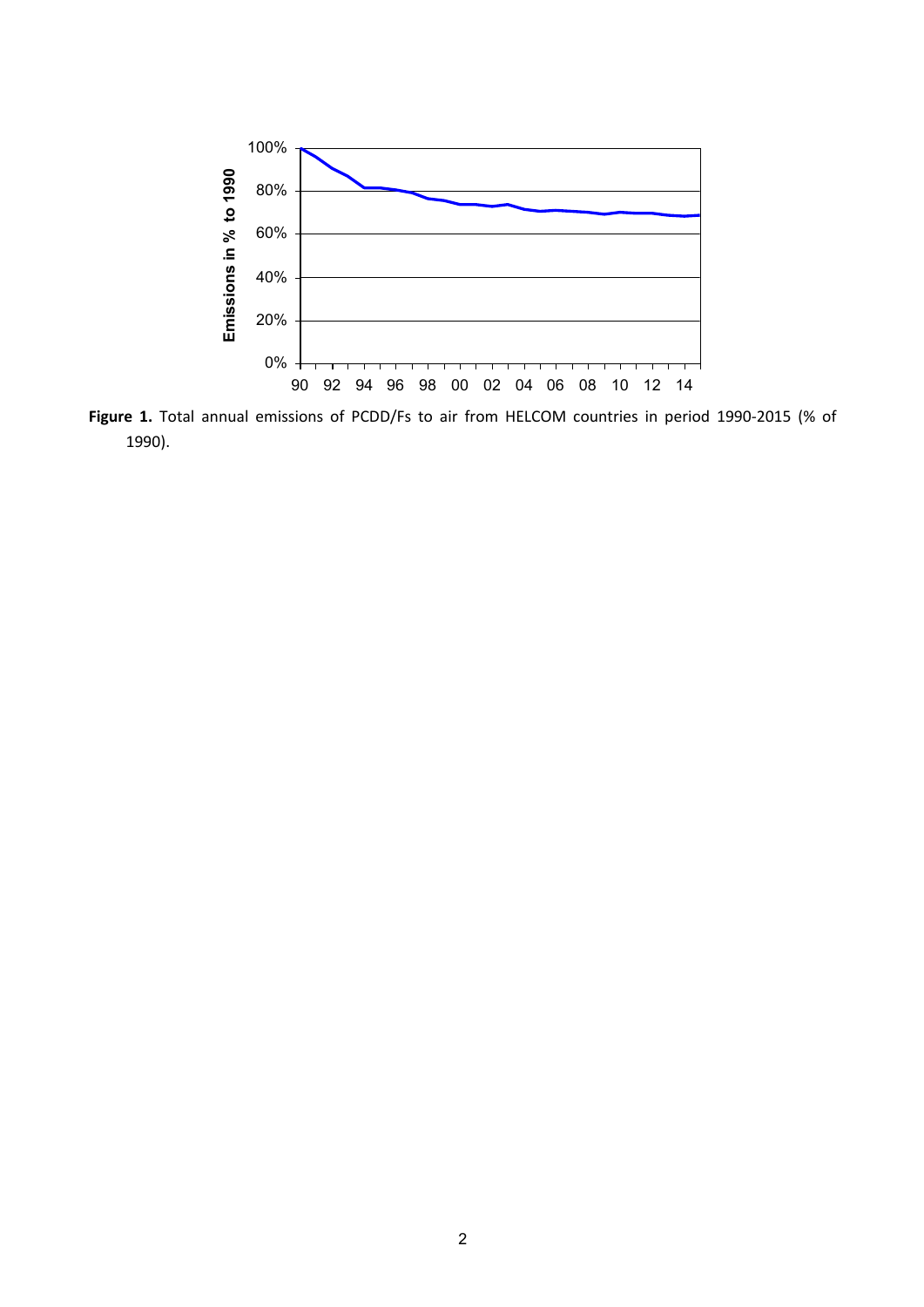

**Figure 2:** Map of PCDD/F emissions of HELCOM Contracting Parties (CP) to air as totals in tonnes/year for the period 1990-2015. Red sections of the bars identify the fraction of emission deposited to the Baltic Sea. Green bars indicate expert estimates. *(Emission data of the CP refer to the total area of the CP except for Russia, where emissions from the territory of Russia within the EMEP domain is used).*

Note: different scales have been used for different countries!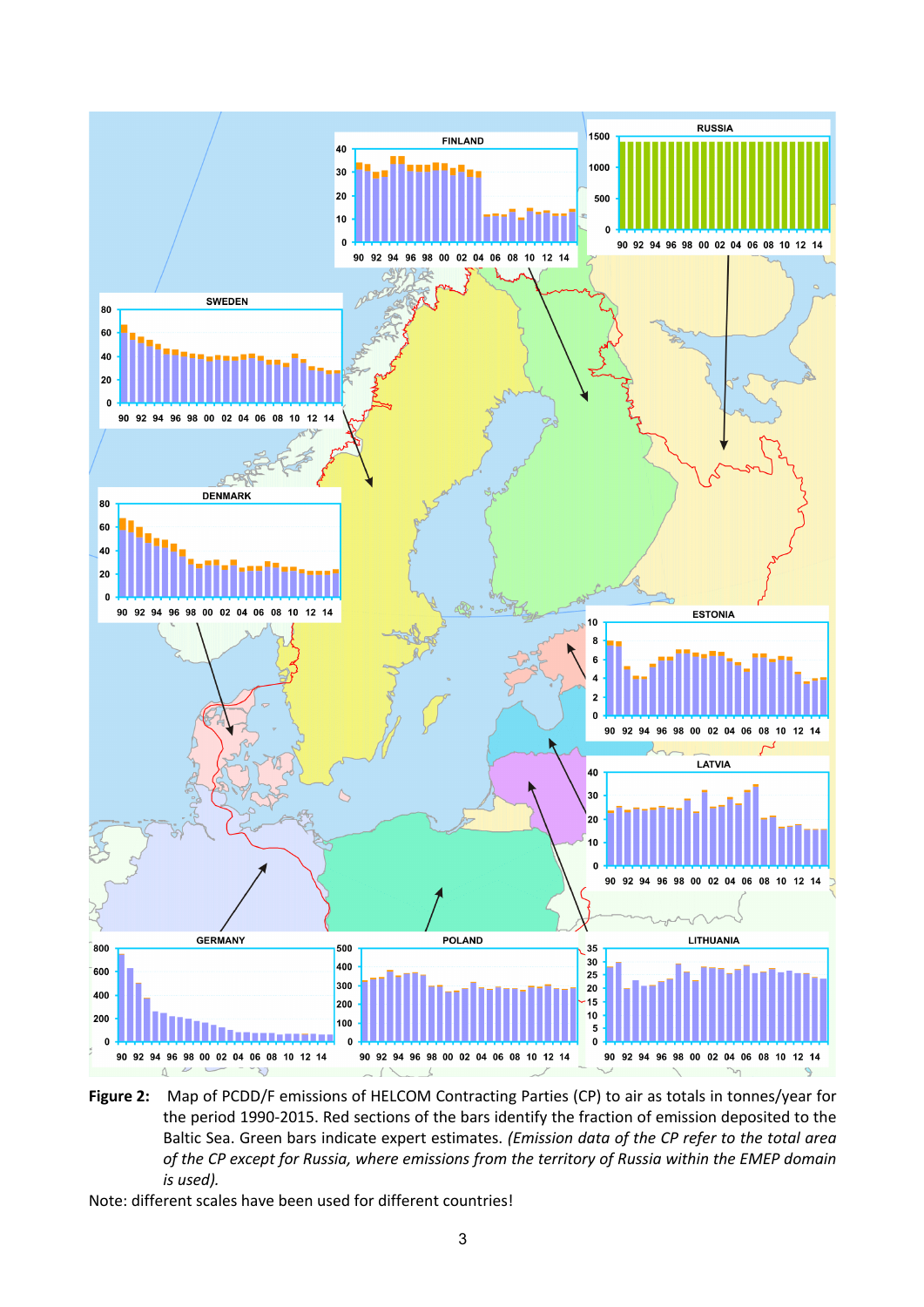### **Data**

Numerical data on PCDD/F anthropogenic emissions of HELCOM countries are given in the following table that can be found in the attached Microsoft Excel file (PCDDF\_emissions\_data.xls).

**Table 1.** Total annual PCDD/F emissions from anthropogenic sources of HELCOM countries in period from 1990 to 2015.

### **Meta data**

### Technical information:

1. Source:

EMEP/MSC-E UN ECE Secretariat

## 2. Description of data:

Annual total emissions of dioxins and furans were officially reported to the UN ECE Secretariat by HELCOM countries. These data can be obtained from the EMEP Centre on Emission Inventories and Projections (CEIP) (http://www.ceip.at/).

3. Geographical coverage:

European region

4. Temporal coverage:

Data on PCDD/F annual emission totals are available for the period 1990 – 2015 for all HELCOM countries but Russia. The Russian Federation did not submit the information on emissions. Values of PCDD/F emissions from Russia were estimated by CEIP (*Tista et al.*, 2017b).

5. Methodology and frequency of data collection:

National data on PCDD/F emissions are annually submitted by countries Parties to CLRTAP Convention to the UN ECE Secretariat. The methodology is based on combination of emission measurements and emission estimates based on activity data and emission factors. Submitted data are processed using quality assurance and quality control procedure and stored in the UN ECE/EMEP emission database at EMEP/CEIP Centre.

## Quality information:

6. Strength and weakness:

Strength: data on emissions are annually submitted, checked and stored in the database